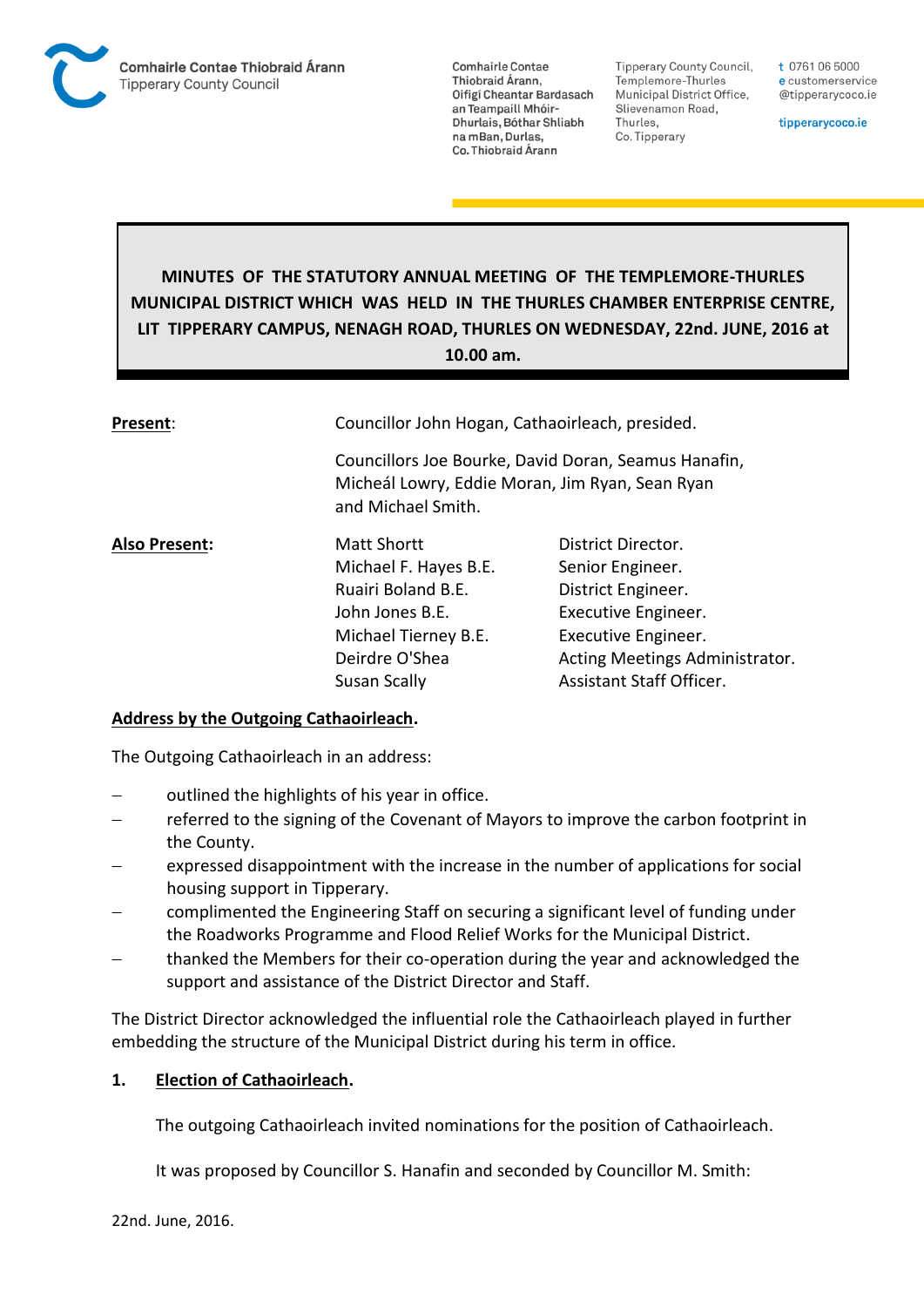

**Comhairle Contae** Thiobraid Árann. Oifigí Cheantar Bardasach an Teampaill Mhóir-Dhurlais, Bóthar Shliabh na mBan, Durlas. Co. Thiobraid Árann

Tipperary County Council. Templemore-Thurles Municipal District Office, Slievenamon Road, Thurles, Co. Tipperary

t 0761 06 5000 e customerservice @tipperarycoco.ie

tipperarycoco.ie

"That Councillor Joe Bourke be elected Cathaoirleach of the Templemore-Thurles Municipal District for the ensuing year."

It was proposed by Councillor D. Doran and seconded by Councillor J. Ryan:

"That Councillor Jim Ryan be elected Cathaoirleach of the Templemore-Thurles Municipal District for the ensuing year."

A poll was taken which resulted as follows :-

| For Councillor J. Bourke: | Councillors J. Bourke, Seamus Hanafin, John Hogan, |
|---------------------------|----------------------------------------------------|
|                           | Michéal Lowry, Eddie Moran, Sean Ryan              |
|                           | and Michael Smith. (7)                             |
|                           |                                                    |

For Councillor J. Ryan: Councillors D Doran and J. Ryan (2)

The Cathaoirleach announced the result of the Poll and declared Councillor J. Bourke elected Cathaoirleach.

Councillor J. Hogan congratulated Councillor J. Bourke on his election and vacated the Chair.

Councillor J. Ryan congratulated Councillor J. Bourke and wished him well in his role. He expressed disappointment with the results of the Poll and stated that he never had the privilege of being Cathaoirleach in the former Thurles Town Council or the District.

The other Members congratulated Councillor J. Bourke on his election.

#### **Address of Incoming Cathaoirleach.**

Councillor J. Bourke, on assuming the Chair, thanked his proposer and seconder and the other Members who voted for him. He congratulated Councillor J. Hogan on his term in office as Cathaoirleach and outlined his main priorities for the year ahead as follows:

- Refurbishment of the Town Hall, Templemore which will be a major boost for the town.
- Preparation of a masterplan for the extension to Templemore Town Park.
- Creation of employment as a result of the launch of Roscrea Business & Technology Park which is taking place this afternoon in The Racket Hall Hotel, Roscrea.